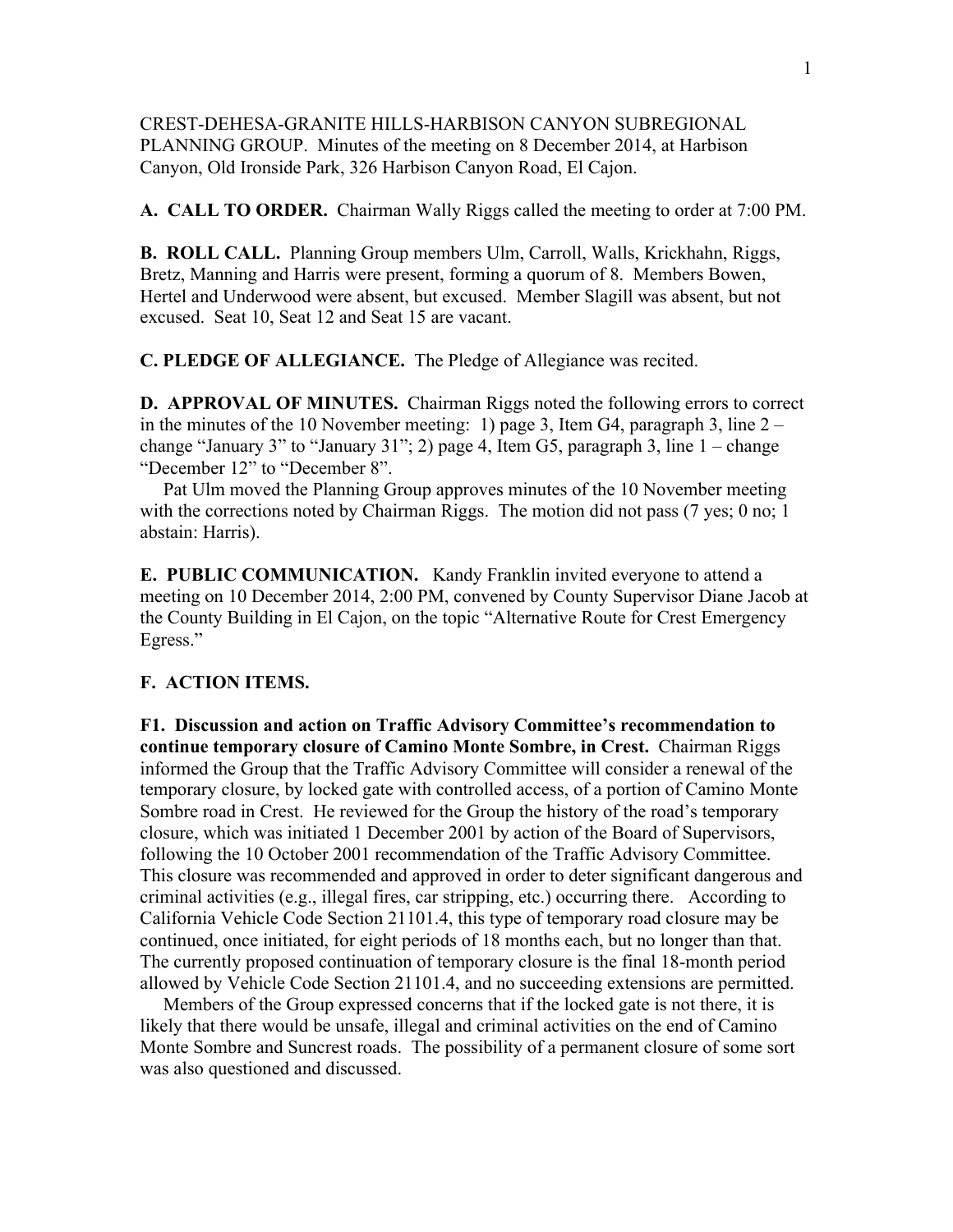Bill Bretz moved that the Planning Group recommends the Traffic Advisory Committee approves a renewed, continued temporary closure of the portion of Camino Monte Sombre road in Crest as proposed. The motion passed (8 yes; 0 no; 0 abstain).

## **G. GROUP BUSINESS.**

**G1. Announcements and correspondence.** Chairman Riggs announced that the Board of Supervisors re-appointed Karla Carroll (to Seat 4), Pat Ulm (to Seat 2), and Bill Bretz (to Seat 8), as members of the Crest-Dehesa-Granite Hills-Harbison Canyon Community Planning Group, for terms to expire 7 January 2019; and he distributed to each of them a Certificate of Election from the Registrar of Voters, declaring them elected at the General Election held on 4 November 2014.

 Lory Walls announced that at a meeting of the Dehesa Valley Community Council at 6:30 PM, Wednesday, 10 December, a representative from the County Department of Public Works would review and discuss proposed safety improvements on Dehesa Road, including 1) a right hand turn lane on eastbound Dehesa Road at the intersection with Harbison Canyon Road; 2) a traffic control signal at that intersection; and 3) a traffic control signal at the intersection of Dehesa Road and Casino Way.

**G1a. Consideration of applicants for vacant seats.** Chairman Riggs announced that applicants are needed for three vacant seats: two for the Harbison Canyon area (Seat 10 and Seat 12), and one for the Granite Hills area (Seat 15). He asked Group members and the public to encourage potential candidates to submit applications.

**G1b. Appointment of Nominating Committee for Group officers for 2015.** Chairman Riggs called for three volunteers from the Group to form the Nominating Committee for Group officers for 2015. Pat Ulm, Jason Harris and Karla Carroll

volunteered, and Riggs designated Ulm as Chair of the committee.

 Bill Bretz informed the committee and the Group that he is willing to continue as Secretary for the 2015 term, if that satisfies the interests of Group; Wally Riggs likewise stated his willingness to continue as Chairman, but emphasized the need for potential candidates for Chairman to plan and become prepared for his inevitable replacement (perhaps at the end of the 2015 term); Jason Harris informed the Group of his willingness to be replaced as Vice Chairman, if another member of the Group is interested in succeeding him for the 2015 term.

**G1c. Review of Group Standing Rules of Order.** Chairman Riggs distributed copies of the Group's Standing Rules of Order (effective October 20, 2003), and informed everyone that the same 2003 version is available for review on the County website for Community Planning Groups. He then opened a discussion of possible changes to the Rules that might be constructive improvements, and pointed out that Rule No. 5, Officers, contains a discrepancy: election of officers in January of each year at the regular meeting results in the January meeting and the officers' election being conducted by Group members whose terms of office expired at the end of December of the previous year.